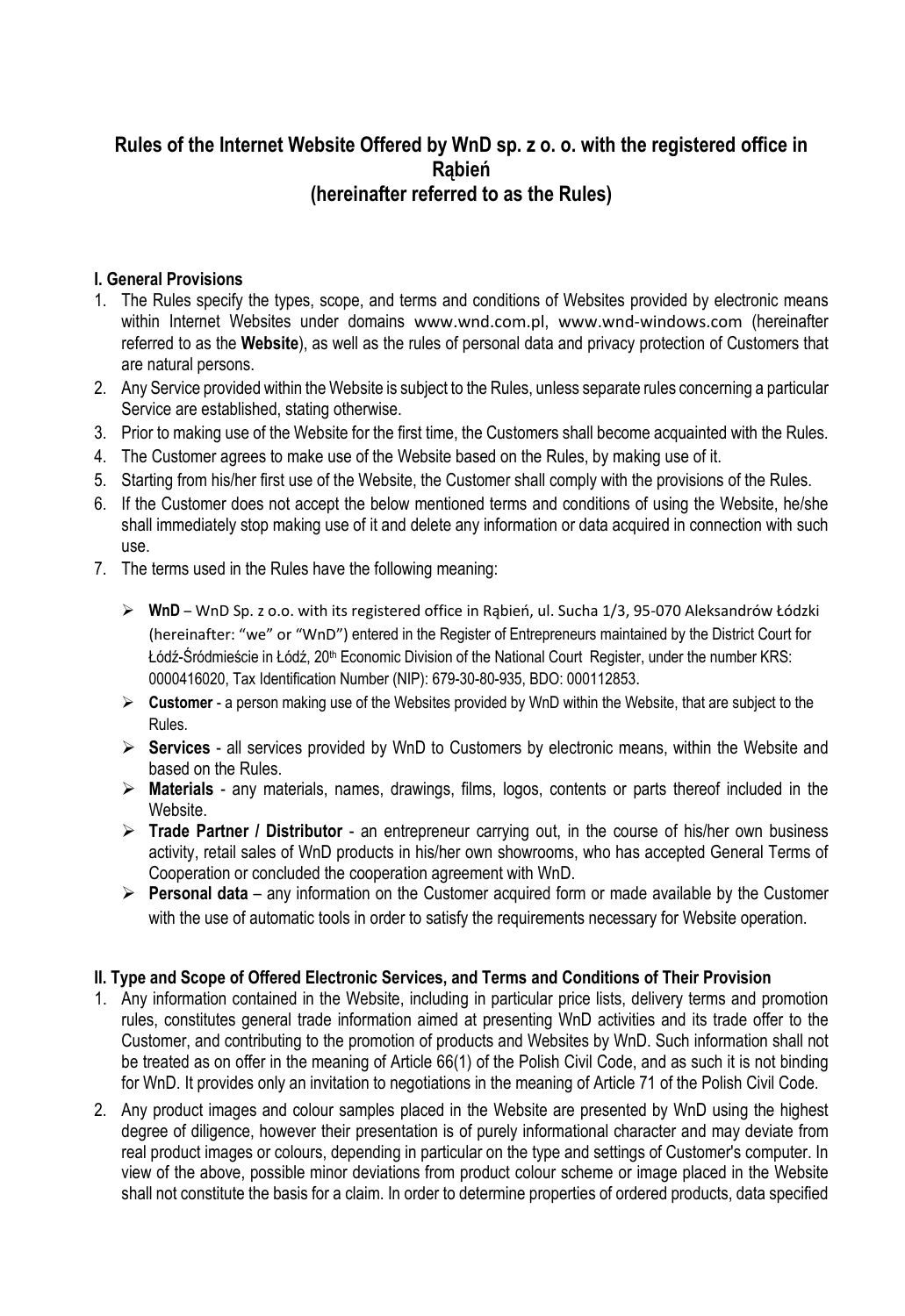in the agreement concluded with WnD or its distributor, including order specification constituting an integral part of such agreement, shall be meaningful. WnD shall accept no responsibility or liability for any damage arising from reliance exclusively on the Website content.

- 3. Any photographs placed in the Website are of purely informational and illustrative nature, and the real appearance of the products, their colours or other elements presented on the photograph may deviate from their photographic presentation.
- 4. WnD reserves the right for possible amendments of technical parameters and design of certain products, and for the use - whenever necessary - of substitute raw materials that, however, do not lead to substantial impairment of quality and have no significant impact on appearance and function of a particular product. WnD reserves also the right to sell products for prices other than the ones specified in the Website in case of errors, and to change VAT rates or introduce new taxes or other fees. WnD products shall be sold exclusively to individual orders. Prior to ordering the product, the Customer shall verify all product features with WnD distributor, including in particular product price, properties, colour, availability and possibility of product installation in the Customer's room / building.
- 5. WnD spares no effort in order to make information presented in the Website reliable, complete, true and updated. However, WnD shall accept no responsibility or liability for accuracy or suitability of information included in the Website for particular purposes. The risk connected with making use of such information shall be borne entirely by the Customer. WnD shall accept no responsibility or liability for possible losses, costs or damage, whether direct or indirect, irrespective of their nature and size, that may be incurred by the Customer in connection with making use of information displayed in the Website.
- 6. In order to make use of the Services offered within the Website, including in particular the possibility offered to the Customers of browsing and reading materials and information (texts, photographs, graphics, data, etc.) placed in the Website, registration shall not be required.
- 7. The Services shall be made available in the Website free of charge.
- 8. In order to make proper and complete use of the Website, the Customers shall:
	- a. have at their disposal a device providing access to Internet network and enabling the use of browsers such as: Internet Explorer, Google Chrome, Mozilla Firefox, Opera, Safari; minimum screen resolution of 1024 x 768 pixels,
	- b. have email account whenever required by a particular Service.
- 9. Making use of specific applications of the Website may depend on software installation such as Java, Java Script, Sliverlight, and acceptance of cookies files, as informed by WnD in the Website.
- 10. The Website may include links to other websites functioning independently from WnD and not controlled by WnD; in particular, other websites may have their own rules for personal data protection, and the Customer should get acquainted with such rules before visiting any website based on links included in the Website. Links to other websites are given for purely informational purposes. WnD shall accept no responsibility or liability for information supplied by such websites, or gathered via them.
- 11. WnD reserves the right to temporarily restrict access to the Website in the case of server failure or due to the need to carry out necessary maintenance works, or server or Website overview or extension.
- 12. WnD reserves the right to change and/or delete any type of Material or application included in the Website, at any time and without advance notice.

# **III. Terms and Conditions for Conclusion and Termination of the Agreement on Service Provision by Electronic Means.**

- 1. The agreement on Service provision shall be concluded at the moment when the Customer carries out any activity in the Website (e.g. browsing information and materials placed in the Website).
- 2. The agreement on Service provision shall be terminated in result of the Customer ceasing making use of the Website.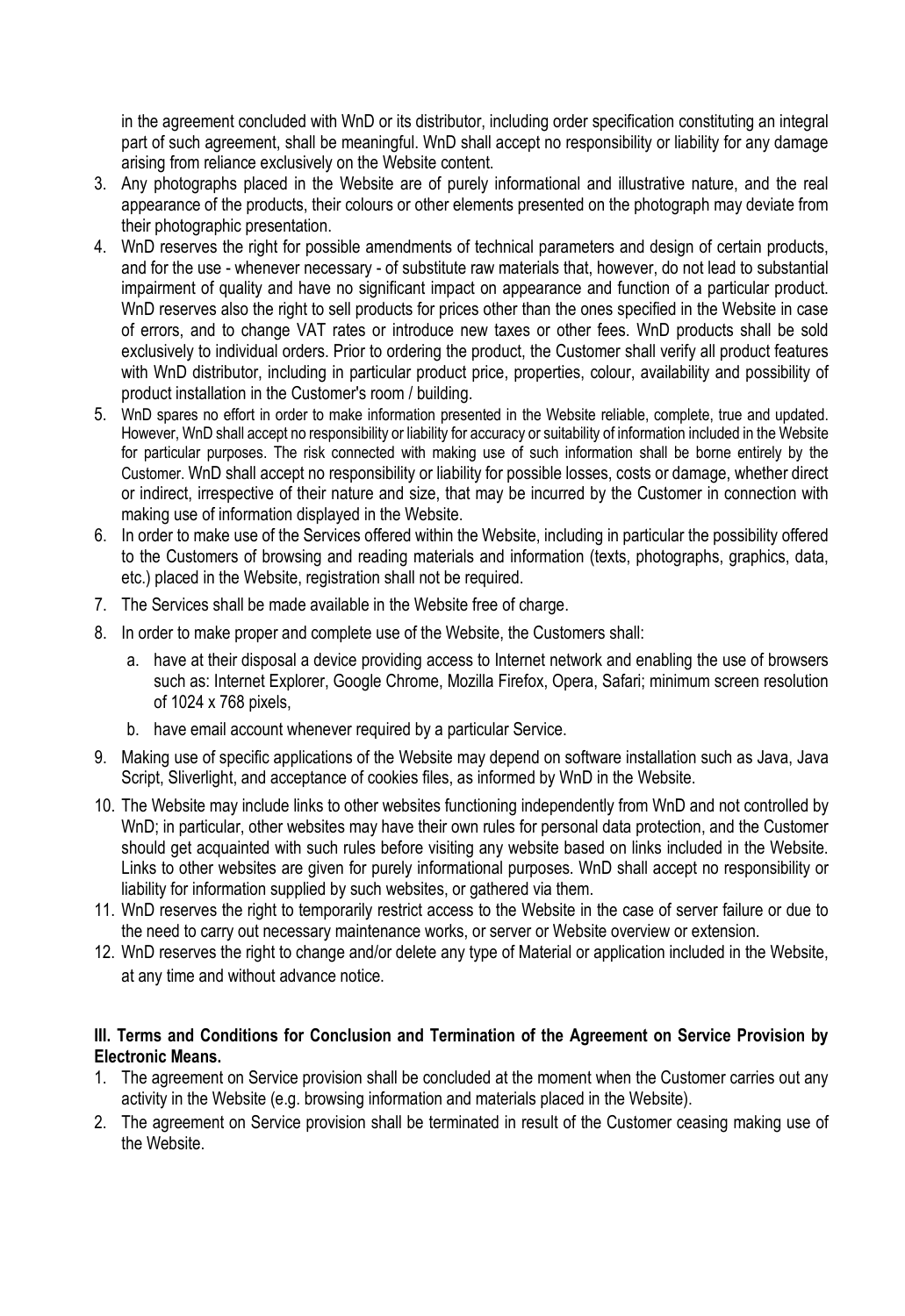# **IV. The Rules of Making Use of the Website**

- 1. The following activities are forbidden:
	- a. placement, transfer or distribution of any information, data, materials or contents via the present Website, that might be harmful, obscene, defamatory or non-compliant with law, the Rules or decency in any other way, or that might infringe the rights of other persons,
	- b. making use of software, programmes or equipment with the intention to interfere or attempt to interfere in the operation or functionality of the Website or Services, including via transmission of files containing damaged data or viruses, or making them available in any other way,
	- c. changing or modifying Website appearance or layout, or the source code of the website hosting the Website,
	- d. creating hyperlinks to the Website without prior written consent of WnD.
- 2. WnD reserves the right to deny access to the Website upon stating (at own discretion) that the Customer infringed the present Rules, as well as in the case of reasonable suspicion that the Website is or may be used by the Customer for abuses, or it is used not in conformity with applicable legal regulations, the Rules or good practice, and in particular when the Customer:
	- a. makes use of the Website or Services in order to distribute vulgar contents, or the contents of abusive, racist, pornographic nature or of any other nature that might infringe legal regulations or good practice, or
	- b. makes use of the Website in order to distribute unordered trade information, advertising or promotional contents, or
	- c. behaves in a way described in sub-point 1, or
	- d. behaves in a way other than the ones described in sub-points (a)-(c) above, that might pose a threat of damage to WnD, other Customer or the third person.
- 3. The Customer shall not be entitled to:
	- a. make use of applications, programmes or Materials included in the Website not in accordance with their intended use or the functions of an application or a programme, both during making use of them, as well as with the use of foreign software or applications that are not part of the Website,
	- b. make use of applications or programmes included in the Website in order to create new software or other technology forms based on basic functions of an application or a programme included in the Website or using their functions, at any stage of design or testing of the new software or other technology form,
	- c. make use of applications, programmes or Materials included in the Website for commercial purpose and in order to gain any material benefits.

#### **V. Principles of Liability**

- 1. WnD shall accept no responsibility or liability for any damage, direct or indirect, connected with making use of the Website, including loss of programmes or data placed in Customer's IT system. The Customer shall bear sole liability for undertaking any safety precautions necessary to ensure that any Material or application uploaded from the Website and subsequently used by the Customer is not infected with virus, worm or any other harmful element.
- 2. The Customer shall make use of information, Materials and applications included in the Website on his/her own responsibility. WnD shall accept no responsibility or liability for possible losses, costs or damage, whether direct or indirect, irrespective of their nature and size, that may be incurred by the Customer in connection with making use of the Website.
- 3. WnD shall accept no responsibility or liability for the Customer's lack of opportunity to make use of the Website, for delayed update of information or Materials included in the Website, or for damage or loss resulting from possible delays or irregularities in establishing connection with the Website, electricity supply, provision of telephone Websites, or faulty operation of Internet network, or any other reason beyond WnD control.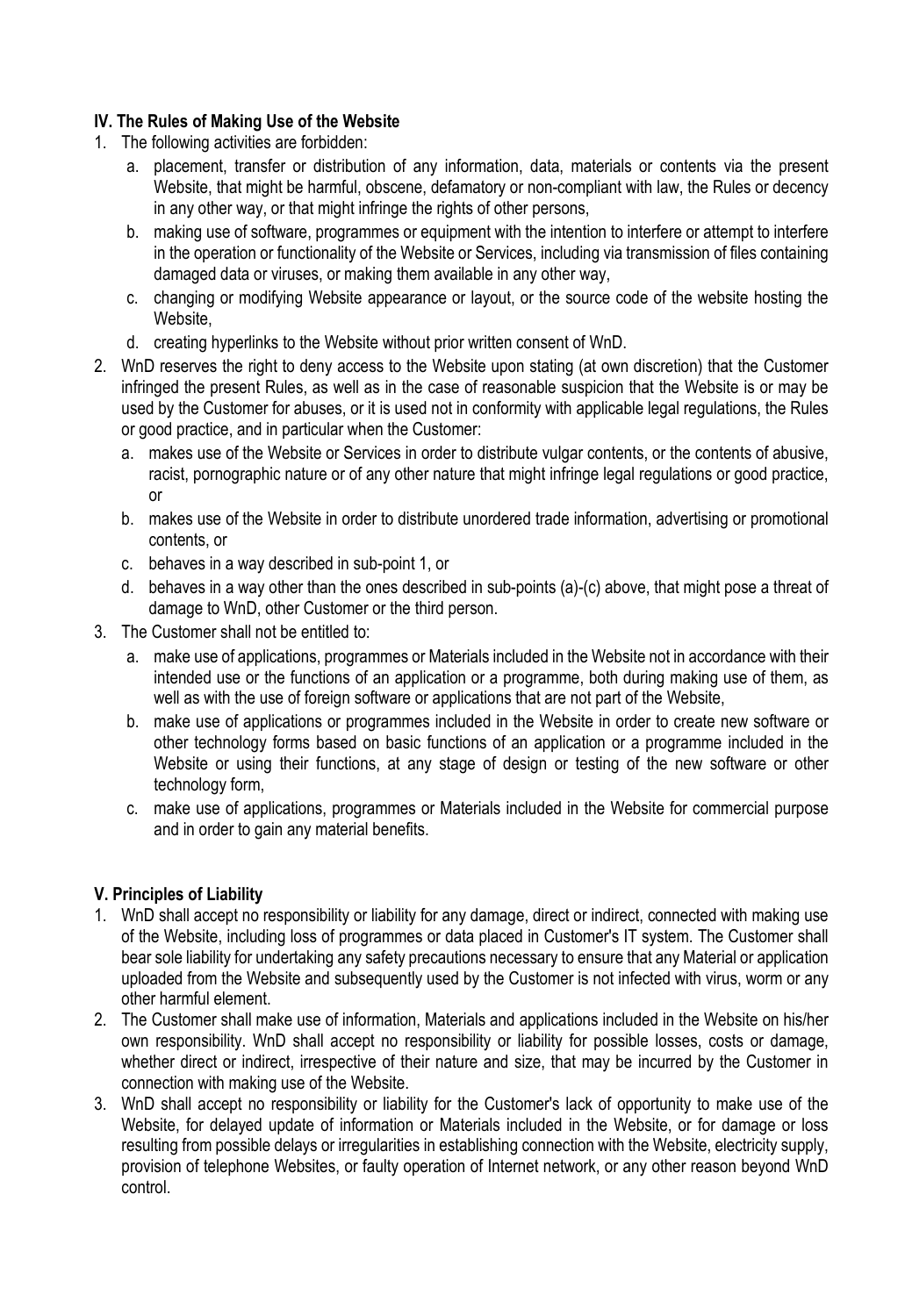# **VI. Complaint Procedure**

- 1. Claims concerning Services referred to in the Rules may be submitted by the Customer with registered letter forwarded to the address: WnD Sp. z o.o., ul. Sucha 1/3 Rąbień, 95-070 Aleksandrów Łódzki, or via email to the address: recepcja@wnd.com.pl
- 2. Any questions, opinions and conclusions concerning Website functioning may be submitted in a way indicated in sub-point 1 above.
- 3. The Customer shall submit a claim within 14 days from the day of disclosing the event being the reason for the claim.
- 4. The claim shall include a first name, family name and postal / email address of the Customer.
- 5. Claims shall be considered within 14 days from the date of their receipt by WnD.
- 6. The Customer shall be informed on WnD decision with the registered letter delivered to the postal address given in his/her registered letter, or to the email address from which the claim was sent.

# **VII. Personal Data Protection**

In reference to the use of the Website by the Customer, WnD collects Personal data to the extent necessary to provide the Services as well as information about the Customer's activity on the Website. The detailed principles and purposes of the processing Personal data collected during the use of the Website by the Customer can be found **[here](http://www.wnd-windows.com/privacy-policy/)**.

# **IX. Protection of Intellectual Property Rights**

- 1. Any application, programme or Material or parts thereof included in the Website, as well as any other elements of the Website and website where the Website is available, their layout and appearance, including source code, and relevant intellectual property rights relating to them (including, but not limited to, any copyright and industrial property right), are the exclusive property of WnD, unless clearly indicated otherwise at a given application, programme, Material or part thereof.
- 2. Making use of the Website shall not mean the acquisition by the Customer of any intellectual property right to applications, programmes or Materials, or any other element of the Website or website where the Website is available, their layout and appearance, including the source code.
- 3. For the validity period of concluded agreement on providing Websites by electronic means, WnD shall grant to the Customer non-exclusive, non-transferable and territorially unlimited license for the use of applications, programmes and Materials included in the Website, exclusively for the Customer' personal use.
- 4. The license referred to in sub-point 2 above shall not cover the right to:
	- a. modify Materials,
	- b. grant further licenses for applications, programmes or Materials included in the Website,
	- c. sell, lend, or transfer to the third person, in any form, of any applications, programmes or Materials included in the Website,
	- d. re-engineer, decompile, deassembly, introduce corrections, modify, translate, carry out any tests aimed at gaining access to the source code of the Website, or any applications or programmes included in the Website, as well as create products and programmes of derivative nature in relation to the Website, application or programme included in the Website.
- 5. It is forbidden to disclose, copy, reproduce, place on the market, publish, disseminate, duplicate, distribute the Materials, either complete or part thereof, to any other purpose than the one indicated in sub-point 2 above, without prior written consent of WnD.
- 6. It is forbidden to disclose, copy, modify, reproduce, place on the market, publish, disseminate, duplicate, distribute and sell any elements of the Website or website, their layout, appearance or source code, either complete or part thereof, without prior written consent of WnD.